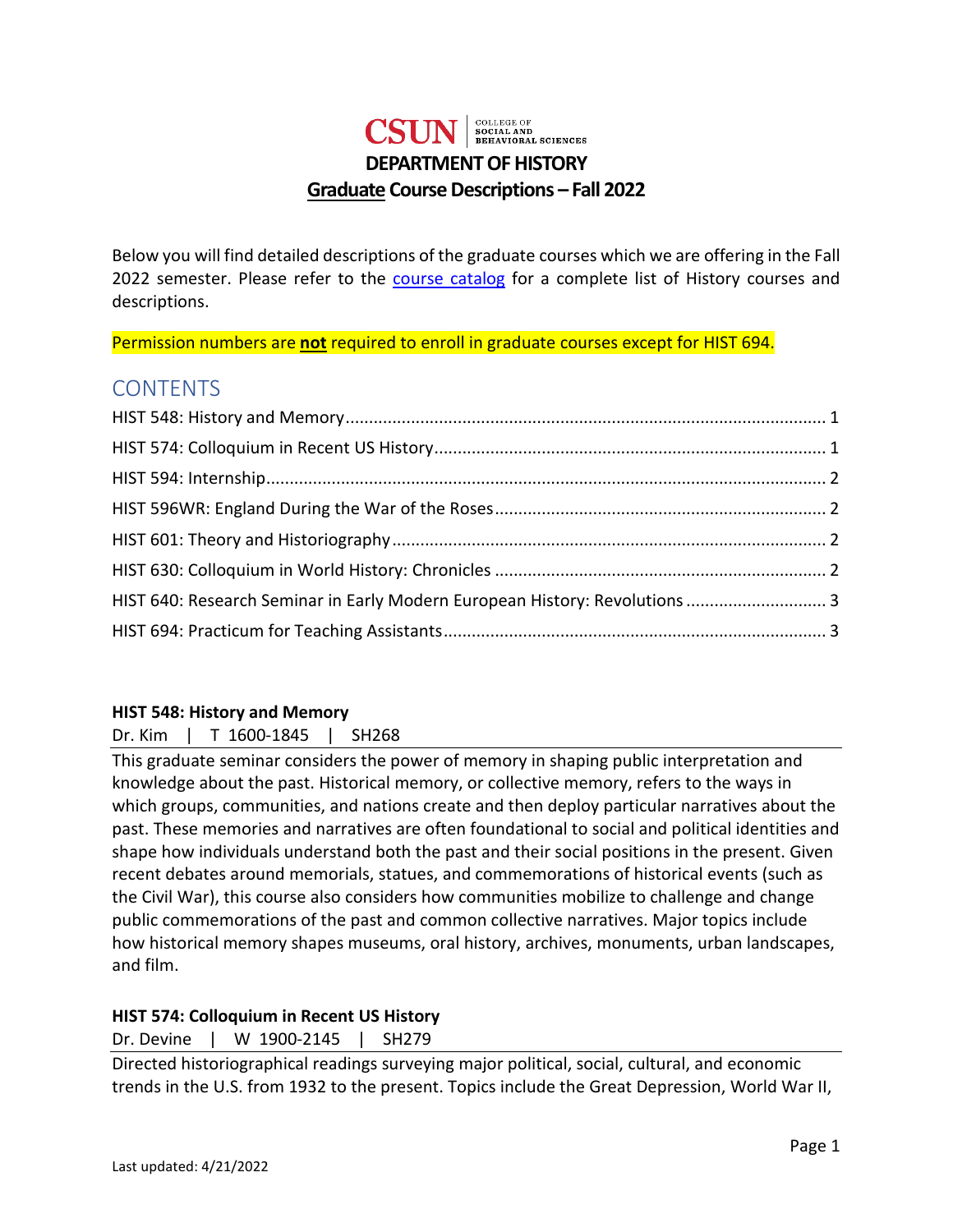anti-communism, the origins of the Cold War, the Civil Rights movement, student unrest, Vietnam, and the Reagan years.

#### <span id="page-1-0"></span>**HIST 594: Internship**

Staff | TBA | TBA

This course places M.A. students in pre-professional internship positions in public, nonprofit, advocacy, and commercial institutions where they earn credit in a directed program of applied field study. Interested students should contact the History Department's internship coordinator (Dr. Jessica Kim at [jessica.kim@csun.edu\)](mailto:jessica.kim@csun.edu) or graduate coordinator (Dr. Rachel Howes at [rachel.howes@csun.edu\)](mailto:rachel.howes@csun.edu) in advance of the start of the semester in which the internship will be undertaken.

## <span id="page-1-1"></span>**HIST 596WR: England During the War of the Roses**

Dr. Oliver | M 1600-1845 | SH268

*"Small things make base men proud."* (Henry VI, Part II, Act IV, Scene I) This graduate reading course will survey the historiography of fifteenth-century England with particular emphasis on the turbulent period of the Wars of the Roses.

#### <span id="page-1-2"></span>**HIST 601: Theory and Historiography**

Dr. Sides | R 1600-1845 | SH288

A sophisticated, graduate-level introduction to history as a discipline. This course surveys the development of history as a discipline, examines the various genres of historical writing, explores issues and problems of historical interpretation, and considers how historians use theoretical models from other disciplines to shape their work. Readings include seminal works by major historians.

#### <span id="page-1-3"></span>**HIST 630: Colloquium in World History: Chronicles**

Dr. Howes | W 1900-2145 | SH288

Thucydides, Livy, Sima Qian, Procopius, Tabari, William of Tyre, *Chrónica General*, Venerable Bede, Ibn Khaldun, al-Juvaini, *Akhbarnama*, *Nihon Shoki*, de Las Casas: these are just a few examples of authors and titles of chronicles. Chronicles or annals are historical works that tell history in a detailed and chronological fashion. Although by no means the only sources for premodern history, they are often the starting place for historical research. Chronicles provide the warp and weft for understanding the history of many pre-modern people. From this brief, unordered, incomplete list, we can see the variety of civilizations that produced chronicles. Chronicles can be studied as material artifacts and cultural products, religious books, literary texts, political commentary, social criticism, and the list goes on. They can also be mined for facts. They can give us a window into all facets of history from cultural to social, from economic to political, and from environmental to material. Given their pervasiveness and the scope of their content and use, chronicles are a logical place for pre-modern world historians to begin to do comparative and cross-cultural historical research.